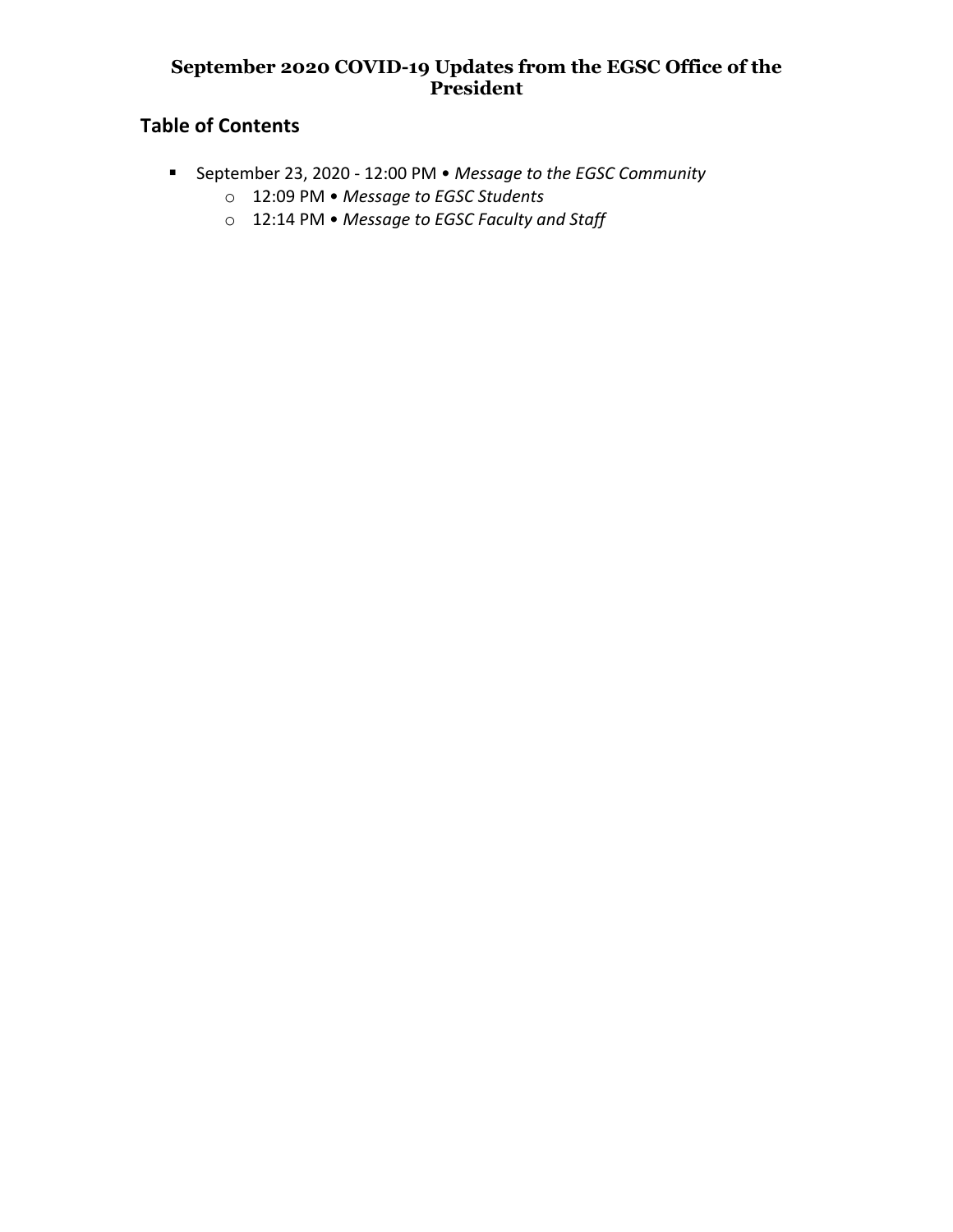## Message to the EGSC Community

September 23, 2020 Dear friends of EGSC,

I am writing to extend my sincere thanks to all of you for the high level of leadership you have demonstrated this fall in helping us manage the COVID-19 pandemic at our college. You are masking up, social distancing and encouraging our students to do the same. This has made a major positive difference.

As of the time I write this letter, **we have had 36 COVID-19 positive cases in September 2020 (employees and students) at EGSC.** Any one case is, of course, one too many. However, given national and state trends, 36 is a good number at this time.

I do have concern because I have had many say to me that they are so glad we have made it through the pandemic together. I always say in response, "I am glad we have **made it this far** together. We have so much more work to do. For example, there were 23,635 COVI-19 cases in Georgia in just the last two weeks. That's a lot of our fellow Georgians who are still falling ill and facing serious long-term consequences from COVID-19.

One of my hobbies is running marathons (slowly). Think of it this way. In a 26.2 mile race, we are perhaps somewhere between the 6-10 mile markers. If we are on pace at this point (and EGSC is on pace), we simply have to stick with our race plan. If we do, we will have the immense satisfaction of finishing the race strong and celebrating. If we lose our concentration and deviate from the race plan, we may find ourselves injured and disappointed.

Also, I would like to ask each of you to **consider getting a flu shot soon**. This is even more important than ever this year. As stated on the CDC website:

**Who Needs a Flu Vaccine and When**

#### https://www.cdc.gov/flu/prevent/vaccinations.htm

"Getting a flu vaccine is more important than ever during 2020-2021 to protect yourself and the people around you from flu, and to help reduce the strain on healthcare systems responding to the COVID-19 pandemic."

This is also a good time to remind out students *How COVID-19 Spread*, Centers for Disease Control (Updated Sept. 18, 2020):

"COVID-19 is thought to spread mainly through close contact from person to person, including between people who are physically near each other (within about 6 feet). **People who are infected but do not show symptoms can spread the virus to others.** We are still learning about how the virus spreads and the severity of illness it causes."

Any particular student may feel great right now and, yet, you may have COVID-19. Please ask them to think about the possibility of spreading COVID-19 to friends and family even if they are asymptomatic. Please remind them to continue masking up and social distancing even if they are feeling fine.

Finally, as you know well, we are learning more and more about COVID-19 each day. One of the key lessons is that some individuals suffer long term effects from COVID-19.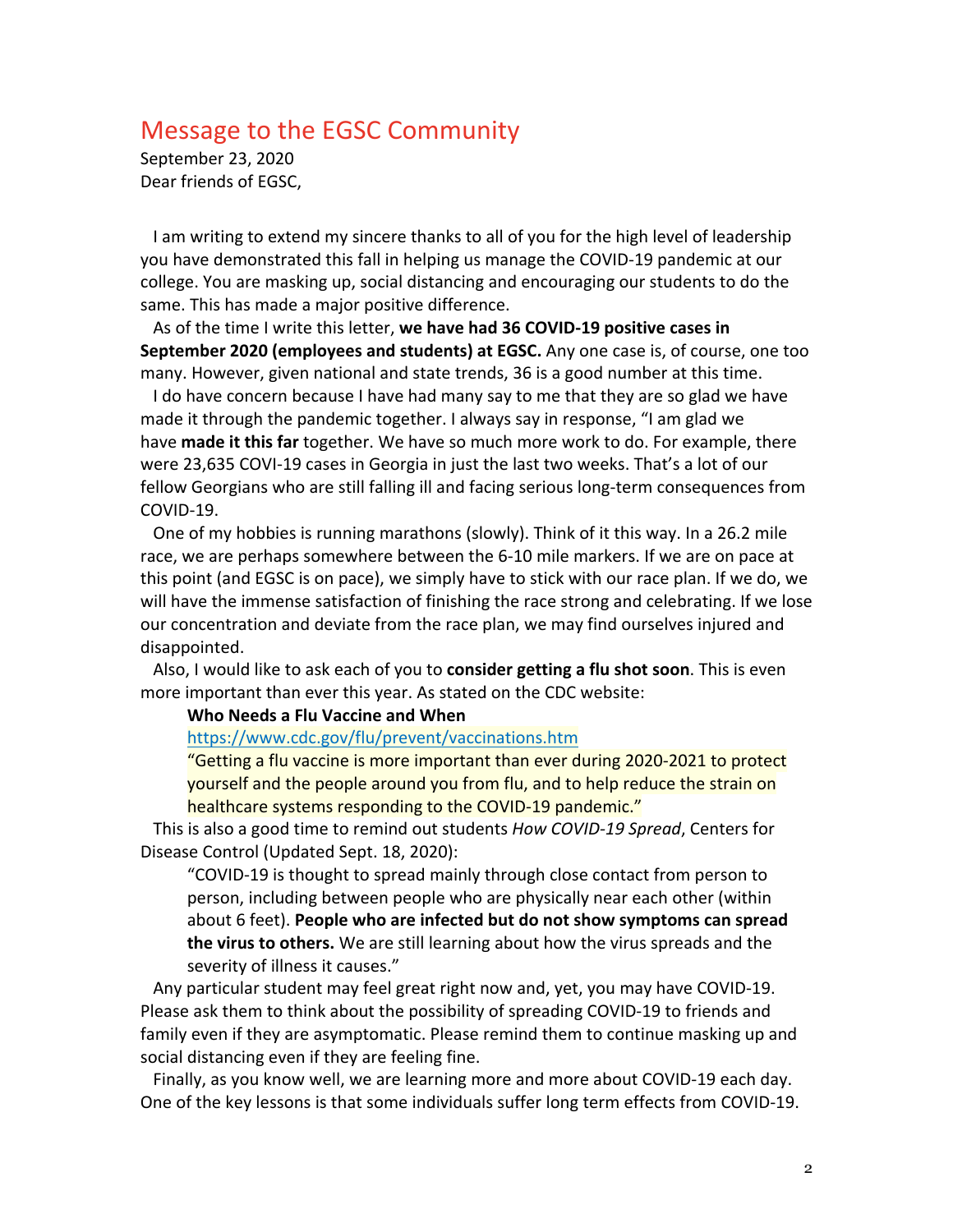This includes young people, and our students need to understand that they run risks similar older adults:

**A new study warns the virus is 'a life-threatening disease in people of all ages.'** NY Times, September 10, 2020

"The coronavirus may be best known for the brutal toll it has taken on older adults, but a new study of hospital patients challenges the notion that young people are impervious.

The research letter from Harvard found that among 3,222 young adults hospitalized with Covid-19, 88 died — about 2.7 percent. One in five required intensive care, and one in 10 needed a ventilator to assist with breathing." Please stay healthy and safe and keep up the excellent work.

Bob Boehmer President East Georgia State College

## Message to EGSC Students

September 23, 2020 Dear EGSC students,

I am writing to extend my sincere thanks to all of you for the high level of personal responsibility you have demonstrated this fall in managing the COVID-19 pandemic at the college. You are masking up, social distancing and taking the other steps necessary to keep our community safe.

As of the time I write this letter, **we have had 36 COVID-19 positive cases in September 2020 (employees and students) at EGSC**. Any one case is, of course, one too many. However, given national and state trends, 36 is a good number at this time.

I do have concern because I have had many say to me that they are so glad we have gotten through the pandemic together. I always say in response, "I am glad we have gotten **this far** together. We have so much more work to do. For example, there were 23,635 COVI-19 cases in Georgia in just the last two weeks. That's a lot of our fellow Georgians who are still falling ill and facing serious long-term consequences from COVID-19.

One of my hobbies is running marathons (slowly). Think of it this way. In a 26.2 mile race, we are perhaps somewhere between the 6-10 mile markers. If we are on pace at this point (and EGSC is on pace), we simply have to stick with our race plan. If we do, we will have the immense satisfaction of finishing the race strong and celebrating. If we lose our concentration and deviate from the race plan, we may find ourselves injured and disappointed.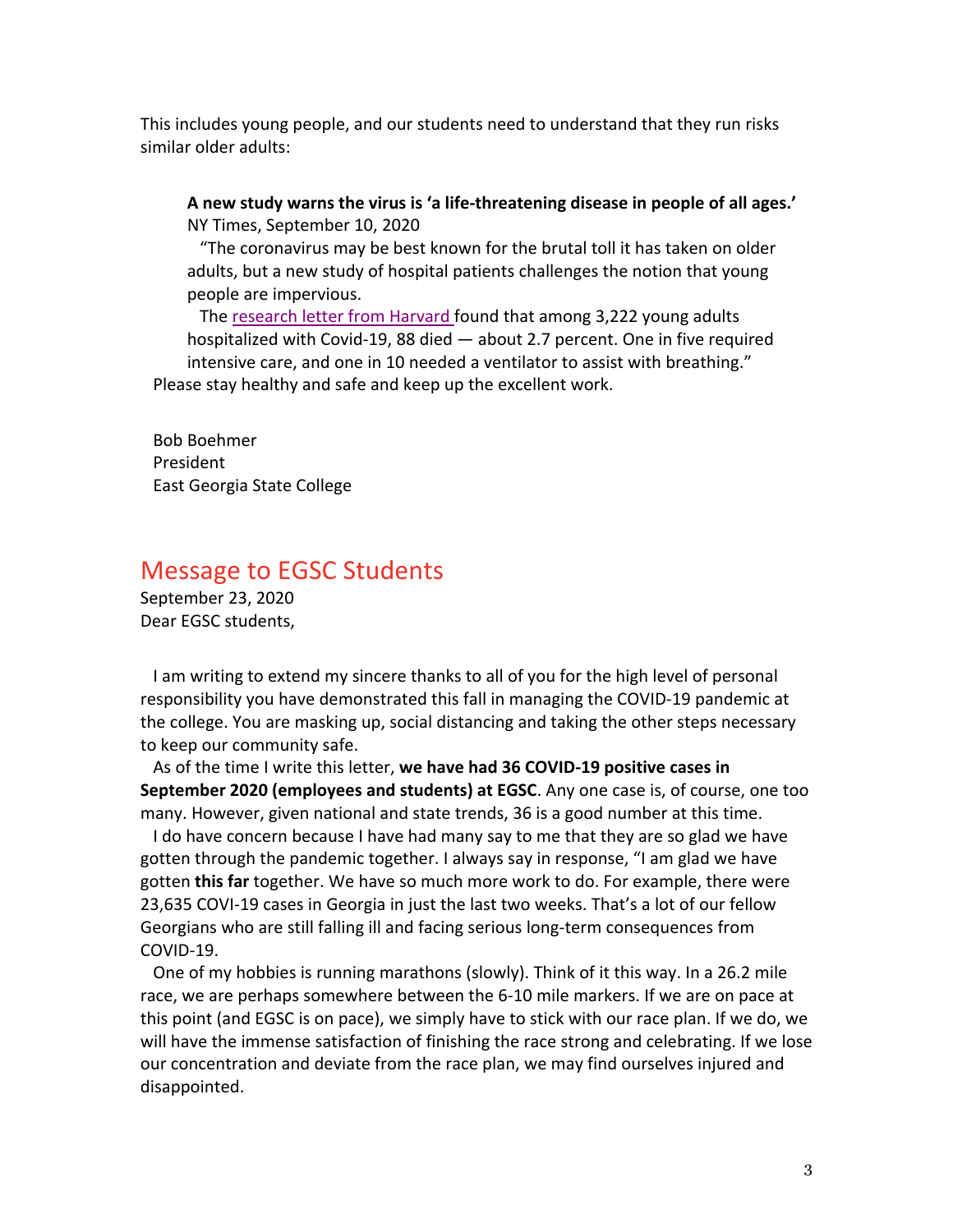Also, I would like to ask each of you to **consider getting a flu shot soon.** This is even more important than ever this year. As stated on the CDC website:

#### **Who Needs a Flu Vaccine and When**

https://www.cdc.gov/flu/prevent/vaccinations.htm

"Getting a flu vaccine is more important than ever during 2020-2021 to protect yourself and the people around you from flu, and to help reduce the strain on healthcare systems responding to the COVID-19 pandemic."

This is also a good time to remember *How COVID-19 Spread*, Centers for Disease Control (Updated Sept. 18, 2020):

"COVID-19 is thought to spread mainly through close contact from person to person, including between people who are physically near each other (within about 6 feet). **People who are infected but do not show symptoms can spread the virus to others.** We are still learning about how the virus spreads and the severity of illness it causes."

You may feel great right now and, yet, you may have COVID-19. I know you don't want to pass this along to your friends and family. So, please continue masking up and social distancing even if you a feeling fine.

Finally, please take care of yourself. As we learn more and more about COVID-19 each day, we are learning that some individuals suffer long term effects from COVID-19. This includes young people:

#### **A new study warns the virus is 'a life-threatening disease in people of all ages.'** NY Times, September 10, 2020

"The coronavirus may be best known for the brutal toll it has taken on older adults, but a new study of hospital patients challenges the notion that young people are impervious.

The research letter from Harvard found that among 3,222 young adults hospitalized with Covid-19, 88 died — about 2.7 percent. One in five required intensive care, and one in 10 needed a ventilator to assist with breathing." Please stay healthy and safe and keep up the excellent work.

Bob Boehmer President East Georgia State College

## Message to EGSC Faculty and Staff

September 23, 2020 Dear EGSC faculty and staff,

I am writing to extend my sincere thanks to all of you for the high level of leadership you have demonstrated this fall in managing the COVID-19 pandemic at our college. You are masking up, social distancing and encouraging our students to do the same. This has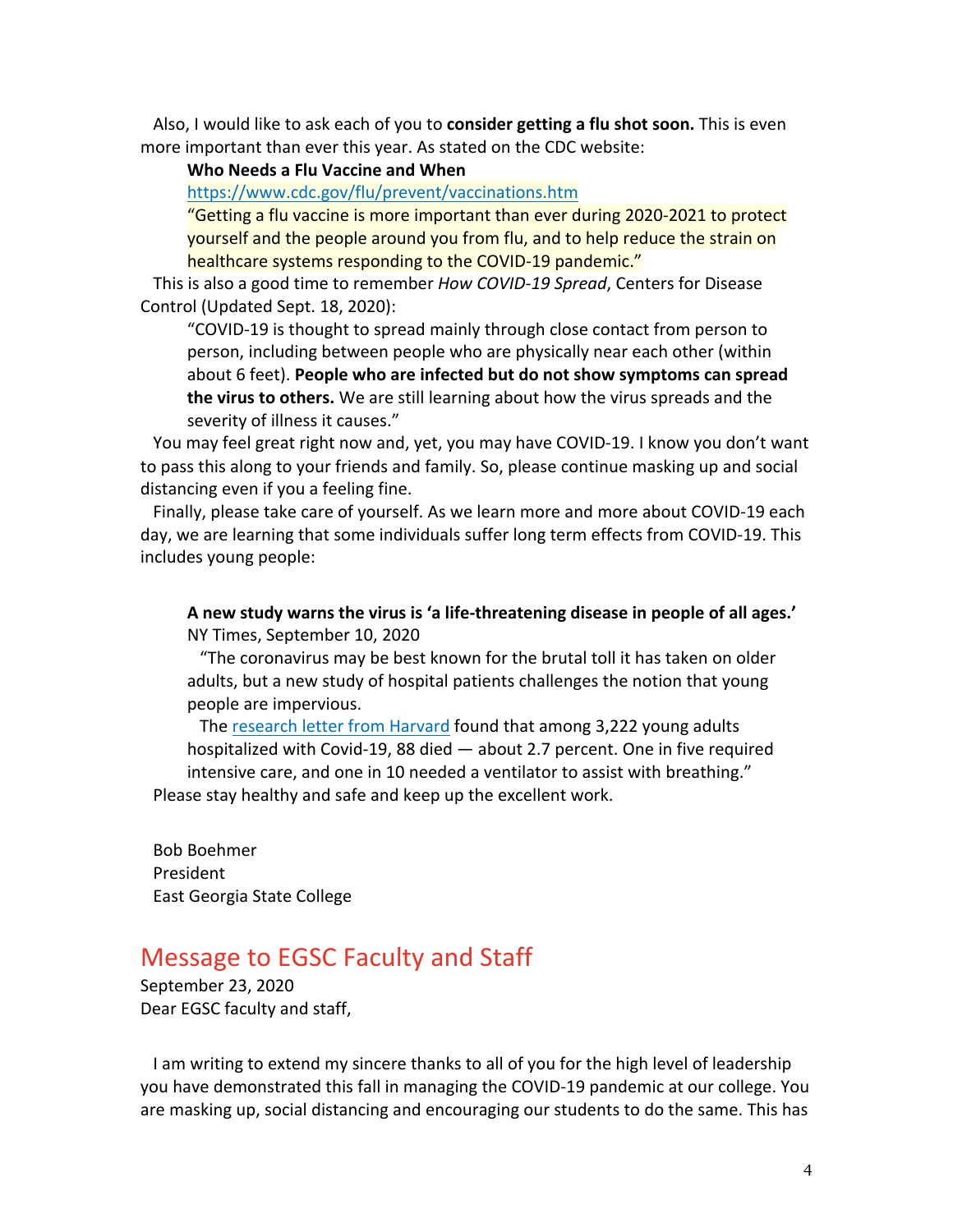made a major positive difference.

As of the time I write this letter, **we have had 36 COVID-19 positive cases in September 2020 (employees and students) at EGSC**. Any one case is, of course, one too many. However, given national and state trends, 36 is a good number at this time.

I do have concern because I have had many say to me that they are so glad we have made it through the pandemic together. I always say in response, "I am glad we have **made it this far** together. We have so much more work to do. For example, there were 23,635 COVI-19 cases in Georgia in just the last two weeks. That's a lot of our fellow Georgians who are still falling ill and facing serious long-term consequences from COVID-19.

One of my hobbies is running marathons (slowly). Think of it this way. In a 26.2 mile race, we are perhaps somewhere between the 6-10 mile markers. If we are on pace at this point (and EGSC is on pace), we simply have to stick with our race plan. If we do, we will have the immense satisfaction of finishing the race strong and celebrating. If we lose our concentration and deviate from the race plan, we may find ourselves injured and disappointed.

Also, I would like to ask each of you to **consider getting a flu shot soon**. This is even more important than ever this year. As stated on the CDC website:

*Who Needs a Flu Vaccine and When*

https://www.cdc.gov/flu/prevent/vaccinations.htm

"Getting a flu vaccine is more important than ever during 2020-2021 to protect yourself and the people around you from flu, and to help reduce the strain on healthcare systems responding to the COVID-19 pandemic."

This is also a good time to remind out students *How COVID-19 Spread*, Centers for Disease Control (Updated Sept. 18, 2020):

"COVID-19 is thought to spread mainly through close contact from person to person, including between people who are physically near each other (within about 6 feet). **People who are infected but do not show symptoms can spread the virus to others.** We are still learning about how the virus spreads and the severity of illness it causes."

Any particular student may feel great right now and, yet, you may have COVID-19. Please ask them to think about the possibility of spreading COVID-19 to friends and family even if they are asymptomatic. Please remind them to continue masking up and social distancing even if they are feeling fine.

Finally, as you know well, we are learning more and more about COVID-19 each day. One of the key lessons is that some individuals suffer long term effects from COVID-19. This includes young people, and our students need to understand that they run risks similar to older adults:

### **A new study warns the virus is 'a life-threatening disease in people of all ages.'** NY Times, September 10, 2020

"The coronavirus may be best known for the brutal toll it has taken on older adults, but a new study of hospital patients challenges the notion that young